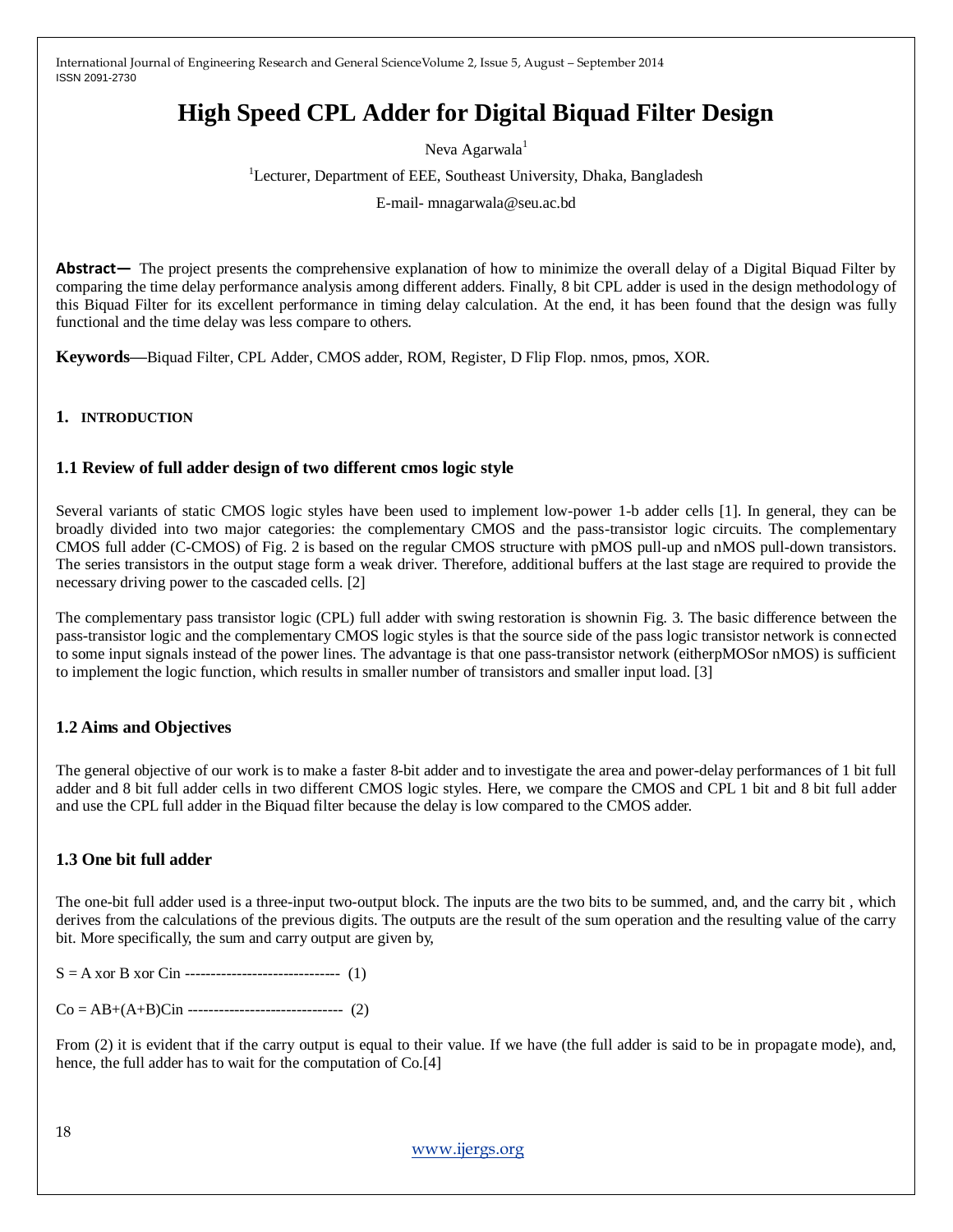

**Fig 1: A full adder [4]**

# **2. DESIGN AND SPECIFICATION**

The sizing used are based on the inverter size (nmos = 3:2 and pmos = 6:2). Below are the details of 8-Bit CPL Adder modules:

- 8-bit CPL Adder
- Reference sizing from inverter with size 3:2 for nmos transistor and 6:2 for pmos transistor
- Using 1-bit CPL Adder
- 1-bit CPL Adder sizing: 6:2 for all nmos transistor and 6:2 for all pmos transistor

#### **3. RESULTS AND ANALYSIS**

We simulate the 1 bit and 8 bit full adders by using IRSIM and get different delay from these two different adders. From the simulation waveform we can easily calculate the delay

For 1 bit full adder:

CPL: 0.179ns 0.537ns (Layout) CMOS: 0.53ns 0.893ns (Layout)

For 8 bit:

CPL: 2.02ns 2.268ns (Layout)

From these above result we come to know that CPL 1 bit adder is faster than CMOS adder. For this reason we use this adder in the biquad filter design to get the minimum delay from the whole design and get a better performance.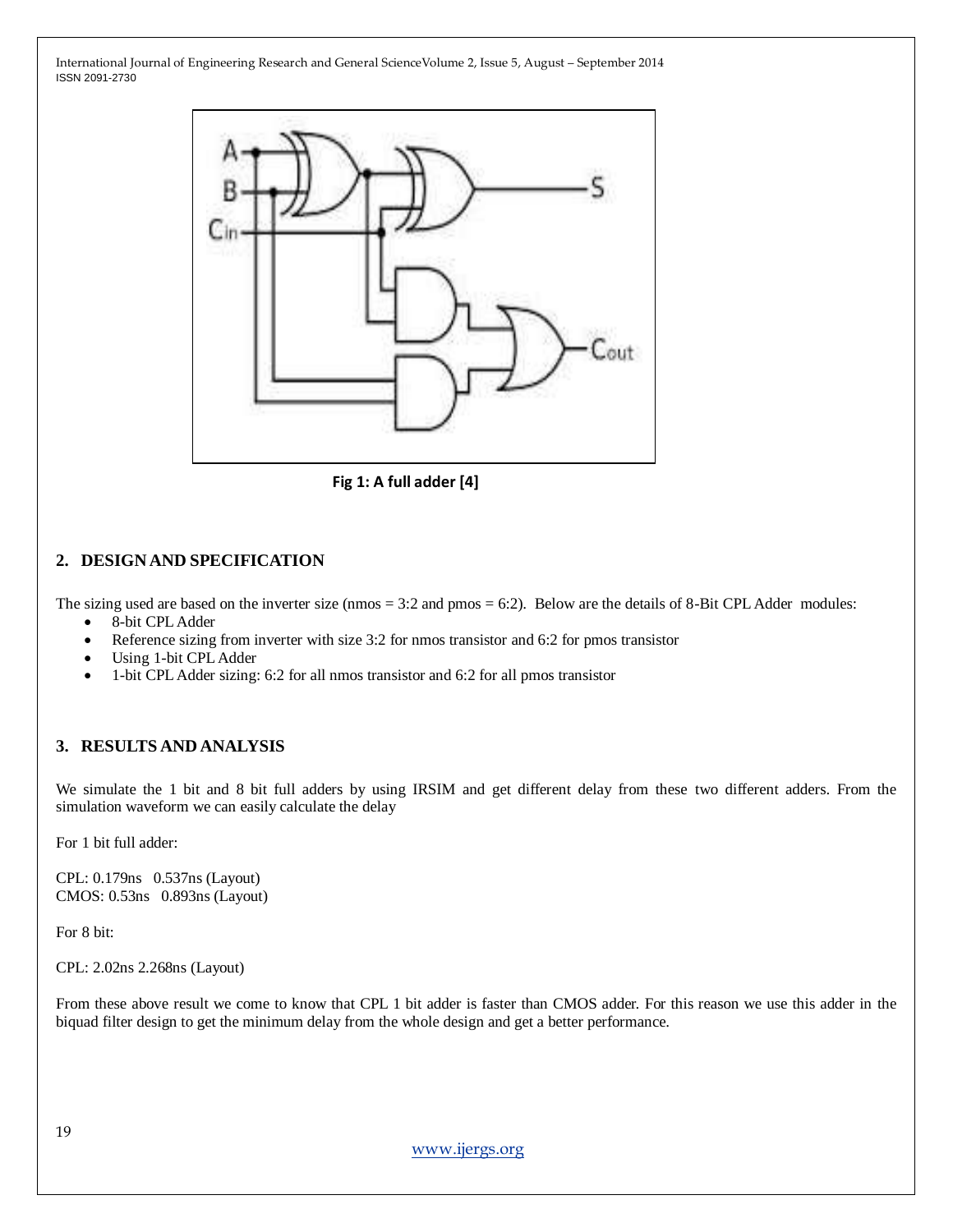#### **A. SCHEMATIC DIAGRAM**

CMOS 1-bit Adder



 **Fig 2: CMOS 1 bit Adder (Schematic)**

CPL 1-bit Adder



**Fig 3: CPL 1 bit Adder (Schematic)**

CPL 8-bit Adder



**Fig 4: CPL 8 bit adder (Schematic)**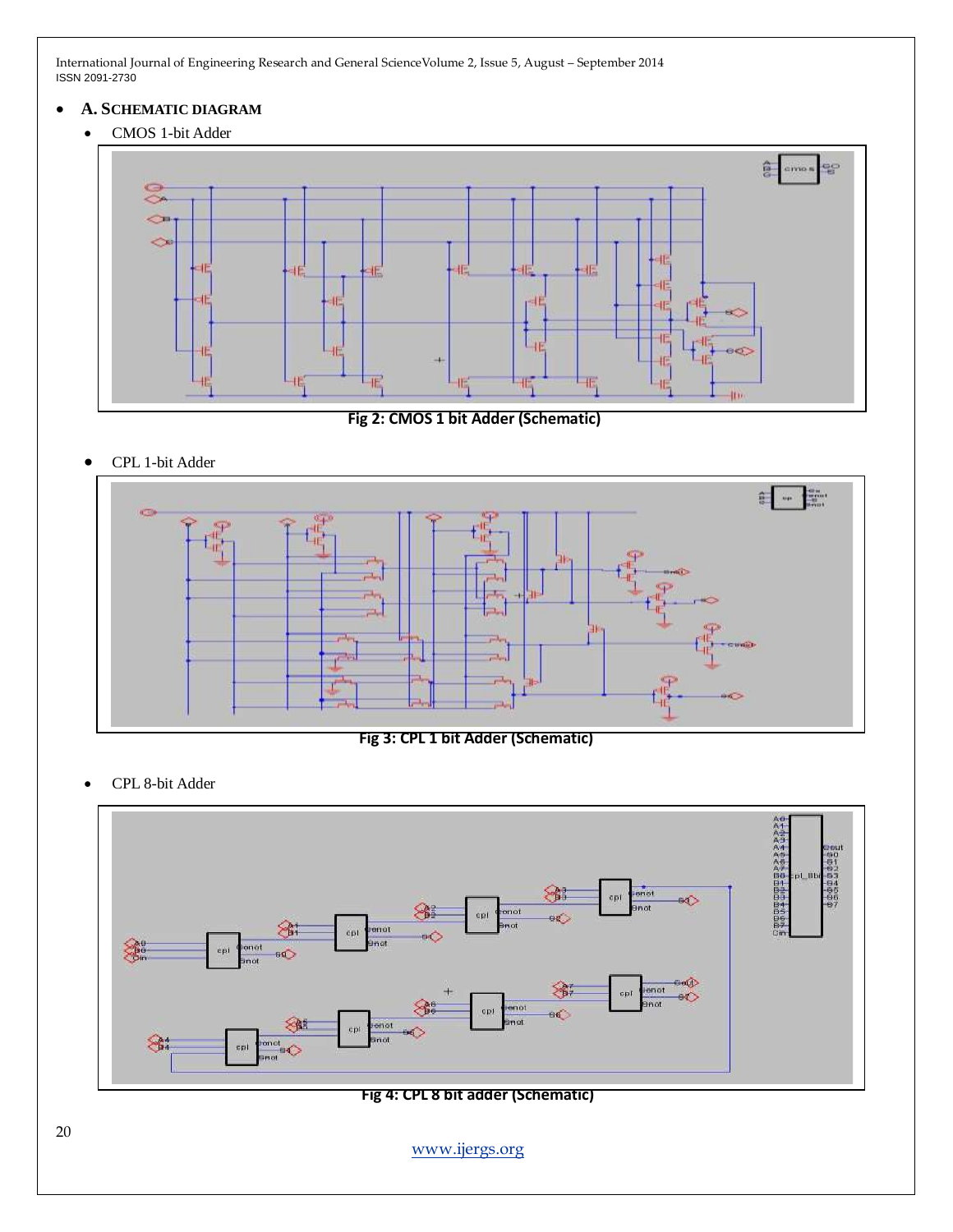# **B. LAYOUT VIEW**

CMOS 1-bit Adder



**Fig 5: CMOS 1 bit Adder (Layout)**

CPL 1-bit Adder



**Fig 6: CPL 1 bit Adder (Layout)**

CPL 8-bit Adder



**Fig 7: CPL 8 bit adder (Layout)**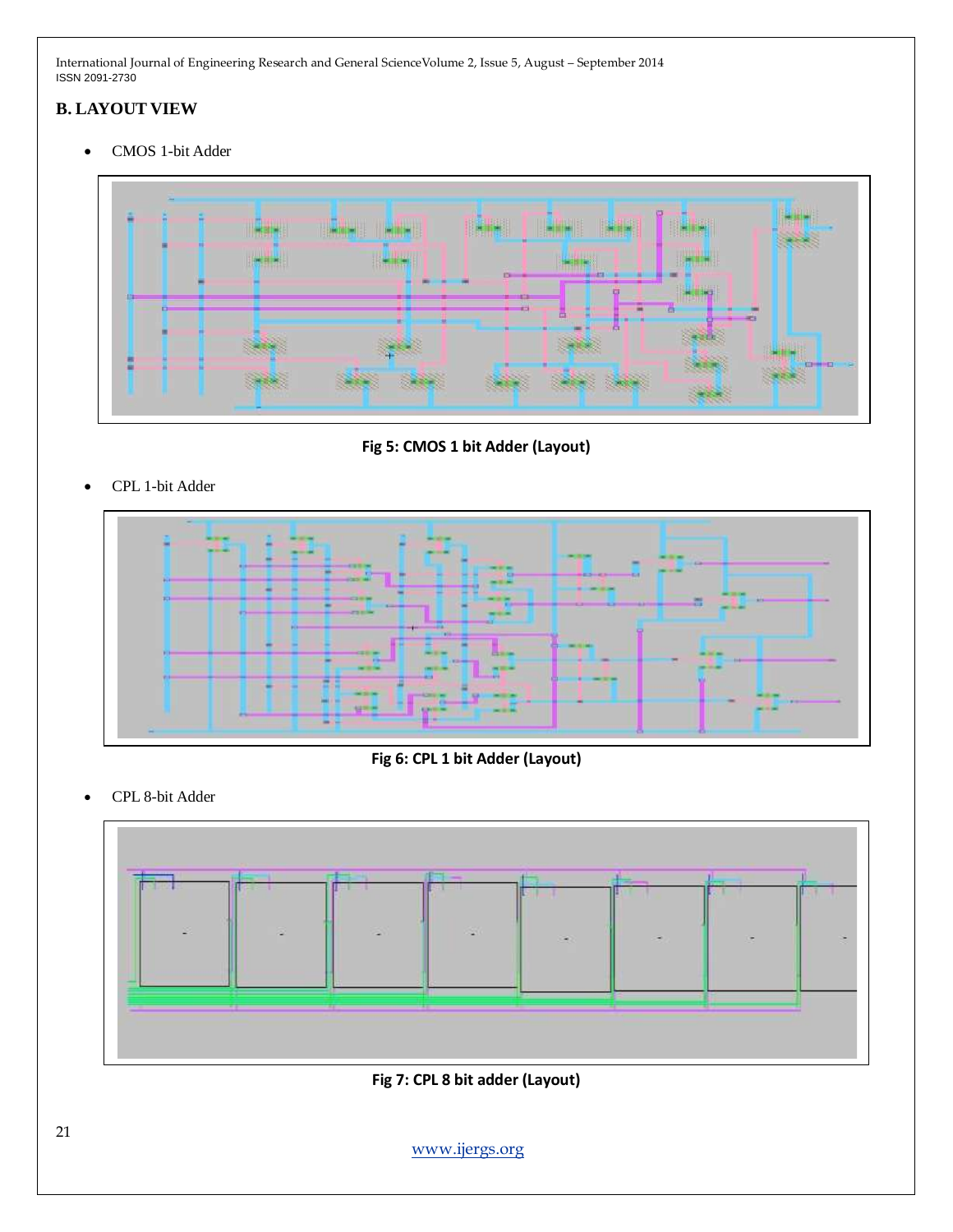#### **C. TIMING SIMULATION:**

1) CMOS 1-bit Adder

a. Schematic

 $\Delta d = 0.536$ ns

| Geral LL                            | as indefined                                                                                                                                                                                                                                                                                                                                                    |                          | Villages)<br>00.188m<br>Certain |                                      | $\frac{Critm}{101up}$ | DeRac 9/536mg                           |
|-------------------------------------|-----------------------------------------------------------------------------------------------------------------------------------------------------------------------------------------------------------------------------------------------------------------------------------------------------------------------------------------------------------------|--------------------------|---------------------------------|--------------------------------------|-----------------------|-----------------------------------------|
| ø                                   | <b>Mission Prime</b>                                                                                                                                                                                                                                                                                                                                            | <b>Love</b><br>$109 - 1$ | 1000<br>340119<br>1001          | Icony<br><b>PSUng</b><br><b>Rong</b> | 100nq<br>joong.       | 30.11ps 10.12ps 10.13ps 10.14ps 10.14ps |
| $\left  \frac{1}{1-\alpha} \right $ | <b>SALE</b><br>$\approx$ $\approx$                                                                                                                                                                                                                                                                                                                              |                          |                                 |                                      |                       |                                         |
| $\mathbb{R}^n$                      | $\approx$                                                                                                                                                                                                                                                                                                                                                       |                          |                                 |                                      |                       |                                         |
| $\sim$                              | $\frac{1}{2} \sum_{i=1}^{n} \frac{1}{2} \sum_{j=1}^{n} \frac{1}{2} \sum_{j=1}^{n} \frac{1}{2} \sum_{j=1}^{n} \frac{1}{2} \sum_{j=1}^{n} \frac{1}{2} \sum_{j=1}^{n} \frac{1}{2} \sum_{j=1}^{n} \frac{1}{2} \sum_{j=1}^{n} \frac{1}{2} \sum_{j=1}^{n} \frac{1}{2} \sum_{j=1}^{n} \frac{1}{2} \sum_{j=1}^{n} \frac{1}{2} \sum_{j=1}^{n} \frac{1}{2} \sum_{j=1}^{n$ |                          |                                 |                                      |                       |                                         |
| $-66 - 1$<br><b>INTERNATIONAL</b>   | $\infty$ in<br><b>WEBSTER</b>                                                                                                                                                                                                                                                                                                                                   |                          |                                 |                                      |                       |                                         |
| $-x$                                | m in                                                                                                                                                                                                                                                                                                                                                            |                          |                                 |                                      |                       |                                         |

# **Fig 8: Simulation of CMOS 1 bit Adder (Schematic)**

| <b>With French 21</b><br><b>CONTRACTOR COMMANDS</b> | $-1600 -$<br><b>UNITED</b> | <b>W</b> Time | jói. | 1000 | <b>J20ng</b> | Mary 80-579H<br>[30mg] | Center<br>14000 | [60ng] | jeoną. | ing proving | jeens. | Ext: 79.661m<br>j90ng | Certify.<br>101up | 10.11 yet | 10.1206 | Delta: 0.893/s | 10.19µo 10.14µo 10.16yo |  |
|-----------------------------------------------------|----------------------------|---------------|------|------|--------------|------------------------|-----------------|--------|--------|-------------|--------|-----------------------|-------------------|-----------|---------|----------------|-------------------------|--|
| <b>ESALE</b>                                        | 图面                         |               |      |      |              |                        |                 |        |        |             |        |                       |                   |           |         |                |                         |  |
| (A)                                                 | $\approx$ $\approx$        |               |      |      |              |                        |                 |        |        |             |        |                       |                   |           |         |                |                         |  |
| lic.                                                | $\approx$                  |               |      |      |              |                        |                 |        |        |             |        |                       |                   |           |         |                |                         |  |
| (1.50)                                              | 図目                         |               |      |      |              |                        |                 |        |        |             |        |                       |                   |           |         |                |                         |  |
| $11 - 7 -$<br>1.5                                   | $\approx$                  |               |      |      |              |                        |                 |        |        |             |        |                       |                   |           |         |                |                         |  |

#### b. Layo*ut*  $\Delta d = 0.893$ ns

# **Fig 9: Simulation of CMOS 1 bit Adder (Layout)**

- 2) CPL 1-bit Adder
	- a. Schematic  $\Delta d = 0.179$ ns

| $\sim$ - $M_{\rm H}$<br>Feb Panel 76 |                                 |  | Center<br>Man: 80.152/s<br><b>CONTRACTOR</b> |                                                                                     |       |      |        |      |             |      | Ext: 79.973ns Center |      | Delta: 0.179ms |  |                                         |  |  |
|--------------------------------------|---------------------------------|--|----------------------------------------------|-------------------------------------------------------------------------------------|-------|------|--------|------|-------------|------|----------------------|------|----------------|--|-----------------------------------------|--|--|
|                                      | H a V Time                      |  |                                              | $\left \overline{u}\right $ $\left \overline{u}\right $ $\left \overline{u}\right $ | [20n] | pons | [40ns] | SDng | <b>Hone</b> | Tūns | <b>B</b> Dris        | pong | $p_{1u}$       |  | 10.11us 10.12us 30.13us 10.14us 10.15us |  |  |
| $\left[ \pm \hbar \right]$           | $\mathbf{X}$ $\boldsymbol{\Xi}$ |  |                                              |                                                                                     |       |      |        |      |             |      |                      |      |                |  |                                         |  |  |
| $\mathbb{R}^n$                       | $\geq$                          |  |                                              |                                                                                     |       |      |        |      |             |      |                      |      |                |  |                                         |  |  |
| $\mathcal{L}_{\mathrm{in}}$          | XII                             |  |                                              |                                                                                     |       |      |        |      |             |      |                      |      |                |  |                                         |  |  |
| $\mathcal{L}(\mathbf{r})$            | $\times$                        |  |                                              |                                                                                     |       |      |        |      |             |      |                      |      |                |  |                                         |  |  |
| $\boxed{3}$                          | $\times$                        |  |                                              |                                                                                     |       |      |        |      |             |      |                      |      |                |  |                                         |  |  |

**Fig 10: Simulation of CPL 1 bit Adder (Schematic)**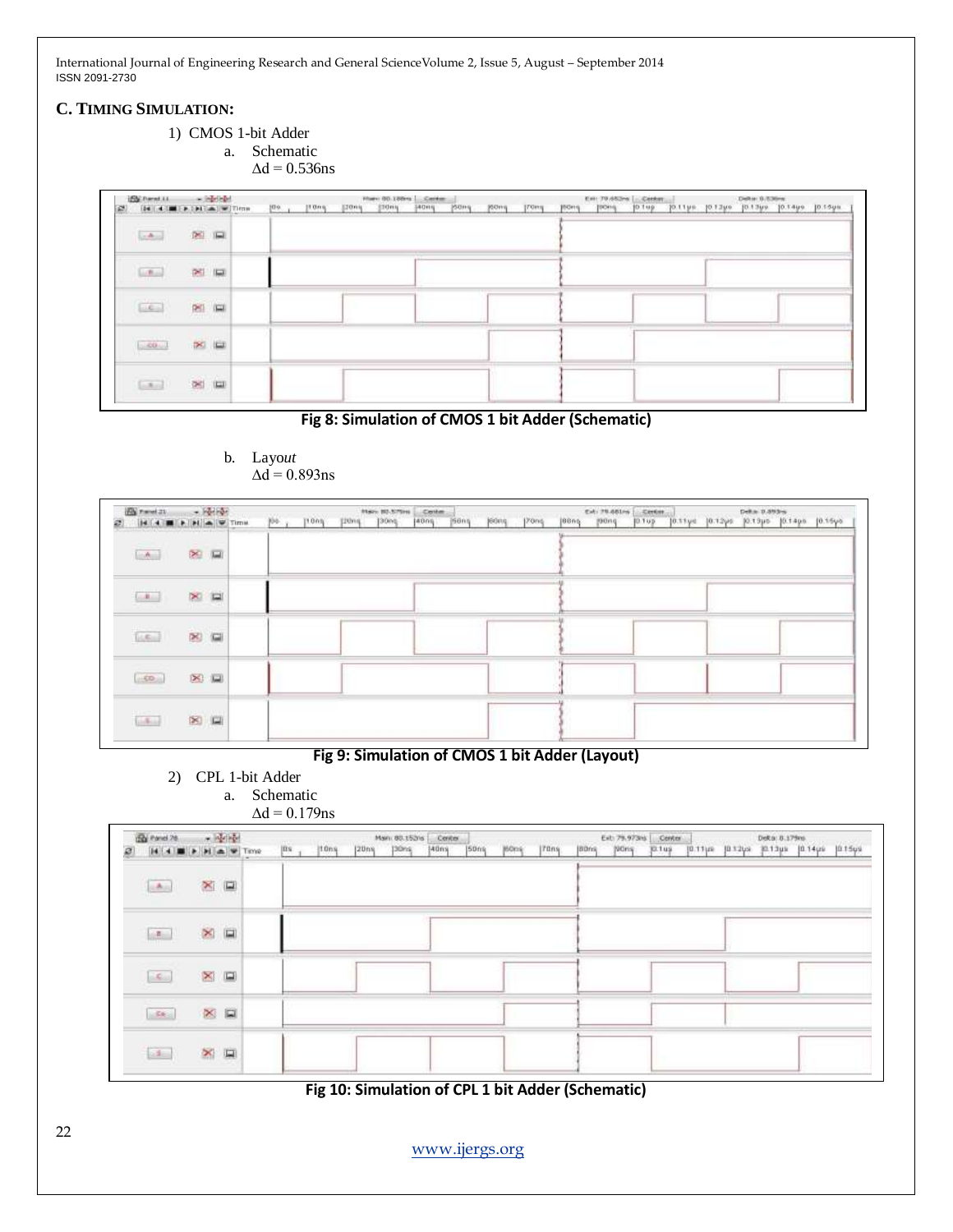| b. Layout                                           | $\Delta d = 0.537$ ns                                                                                                                                                                                                                                                                            |
|-----------------------------------------------------|--------------------------------------------------------------------------------------------------------------------------------------------------------------------------------------------------------------------------------------------------------------------------------------------------|
| $\bullet$ hander<br>By Panel 83<br>H 4 B > H & Time | Delta: 0.537ns<br>Main. 60.328ns<br>Center<br>Ext: 59.791ns Center<br><b>TECHNOLOGY</b><br><b>STATISTICS</b><br><b>USS Dealer</b><br>$ 70n\eta$<br>B0ns<br>10.11ys 10.12ps 10.13ps 10.14ps 10.15ps<br> 20n <br>[40mg]<br><b>Joons</b><br>[0.1]<br> 0n <br>tons<br>150ns<br><b>J90ns</b><br>[30ng |
| 区目<br>$\mathbf{A}$                                  |                                                                                                                                                                                                                                                                                                  |
| 区区<br>$\mathbb{R}^n$                                |                                                                                                                                                                                                                                                                                                  |
| $\otimes$ $\boxtimes$<br>$\vert \leq$               |                                                                                                                                                                                                                                                                                                  |
| <b>×E</b><br>$\alpha$                               |                                                                                                                                                                                                                                                                                                  |
| × E<br>$\mathcal{A}$ .                              |                                                                                                                                                                                                                                                                                                  |



3) CPL 8-bit Adder a. Schematic  $\Delta d = 2.024$ ns

| <b>Hay Present R.A.</b>    | - herben.                    |              |      | Name & L. Stilling | Elevelant.                                |        |         | Ext: 03.827-a [.] Center |           | Geber 3.624m            |           |  |
|----------------------------|------------------------------|--------------|------|--------------------|-------------------------------------------|--------|---------|--------------------------|-----------|-------------------------|-----------|--|
| 141 4 100 (a)              | <b>PALLAS TWO TIMES</b>      | <b>FO</b> or | 20mm | <b>J40HW</b>       | 100110                                    | prove. | 10.9380 | JO.12us                  | [0.14-um] | $10.70 \, \mathrm{keV}$ | [0.5.0um] |  |
| $-444.1$                   | $\equiv$<br>GMT.             |              |      |                    | $^{++}$                                   |        |         |                          |           |                         |           |  |
| <b>LEARNER</b>             | (X)<br><b>Sight</b>          |              |      |                    | 84                                        |        |         |                          |           |                         |           |  |
| CALCO                      | <b>GKI</b><br><b>Sept.</b>   |              |      |                    | <b>F</b>                                  |        |         |                          |           |                         |           |  |
| $1 - 4 + 1$                | ONLY Hard                    |              |      |                    | 11                                        |        |         |                          |           |                         |           |  |
| $-38 - 1$                  | ONE THE                      |              |      |                    | وارد                                      |        |         |                          |           |                         |           |  |
| $-85 -$                    | $-1$<br><b>OKI</b>           |              |      |                    | $3 - 4$                                   |        |         |                          |           |                         |           |  |
| $-36 - 3$                  | (25) Eat                     |              |      |                    | $\rightarrow$                             |        |         |                          |           |                         |           |  |
| $1 - 3 + 1 - 1$            | <b>GREEK</b><br>$3-1$        |              |      |                    | 23                                        |        |         |                          |           |                         |           |  |
| <b>COMMON</b>              | $\overline{1}$<br>OKI.       |              |      |                    | $1 - 4$                                   |        |         |                          |           |                         |           |  |
| 2193113                    | $A=1$<br><b>LORIC</b>        |              |      |                    | $\cdots$                                  |        |         |                          |           |                         |           |  |
| $1 - 162 - 1$              | dillo<br>051                 |              |      |                    | LА                                        |        |         |                          |           |                         |           |  |
| C18202                     | <b>CAST CAST</b>             |              |      |                    | $^{+1}$                                   |        |         |                          |           |                         |           |  |
| <b>ETMA (II)</b>           | $251 - 122$                  |              |      |                    | £.                                        |        |         |                          |           |                         |           |  |
| <b>COMMON</b>              | O(1)                         |              |      |                    | $\mathbf{L}$                              |        |         |                          |           |                         |           |  |
| $1 - 100 - 1$              | OST Sept.                    |              |      |                    |                                           |        |         |                          |           |                         |           |  |
| <b>SHARTHIN</b><br>17,8817 | <b>CALL CAR</b><br>OK! ED    |              |      |                    | SЭ                                        |        |         |                          |           |                         |           |  |
|                            | <b>CIRCLE START</b>          |              |      |                    | $5 - 4$                                   |        |         |                          |           |                         |           |  |
| 1.34                       |                              |              |      |                    |                                           |        |         |                          |           |                         |           |  |
| $1 - 54 - 1$               | OKI INT                      |              |      |                    | 24                                        |        |         |                          |           |                         |           |  |
| $1 - 33 - 3$               | $\infty$ $\infty$            |              |      |                    | 1.1<br>$2 - 8$                            |        |         |                          |           |                         |           |  |
| $1 - 34 - 3$               | <b>State</b><br>OSI.         |              |      |                    |                                           |        |         |                          |           |                         |           |  |
| <b>COMMON</b>              | $-0.01$ $-0.01$              |              |      |                    | L,<br><b>COLLECTION</b><br>$\overline{1}$ |        |         |                          |           |                         |           |  |
| $1.39 - 12$                | OKI SHE                      |              |      |                    |                                           |        |         |                          |           |                         |           |  |
| $-32-1$                    | CALL 1<br>$T_{\text{total}}$ |              |      |                    |                                           |        |         |                          |           |                         |           |  |
| <b>LEOUL</b>               | GMA Gast                     |              |      |                    | 14                                        |        |         |                          |           |                         |           |  |

# **Fig 12: Simulation of CPL 8 bit adder (Schematic)**

b. Layout  $\Delta d = 2.268$ ns



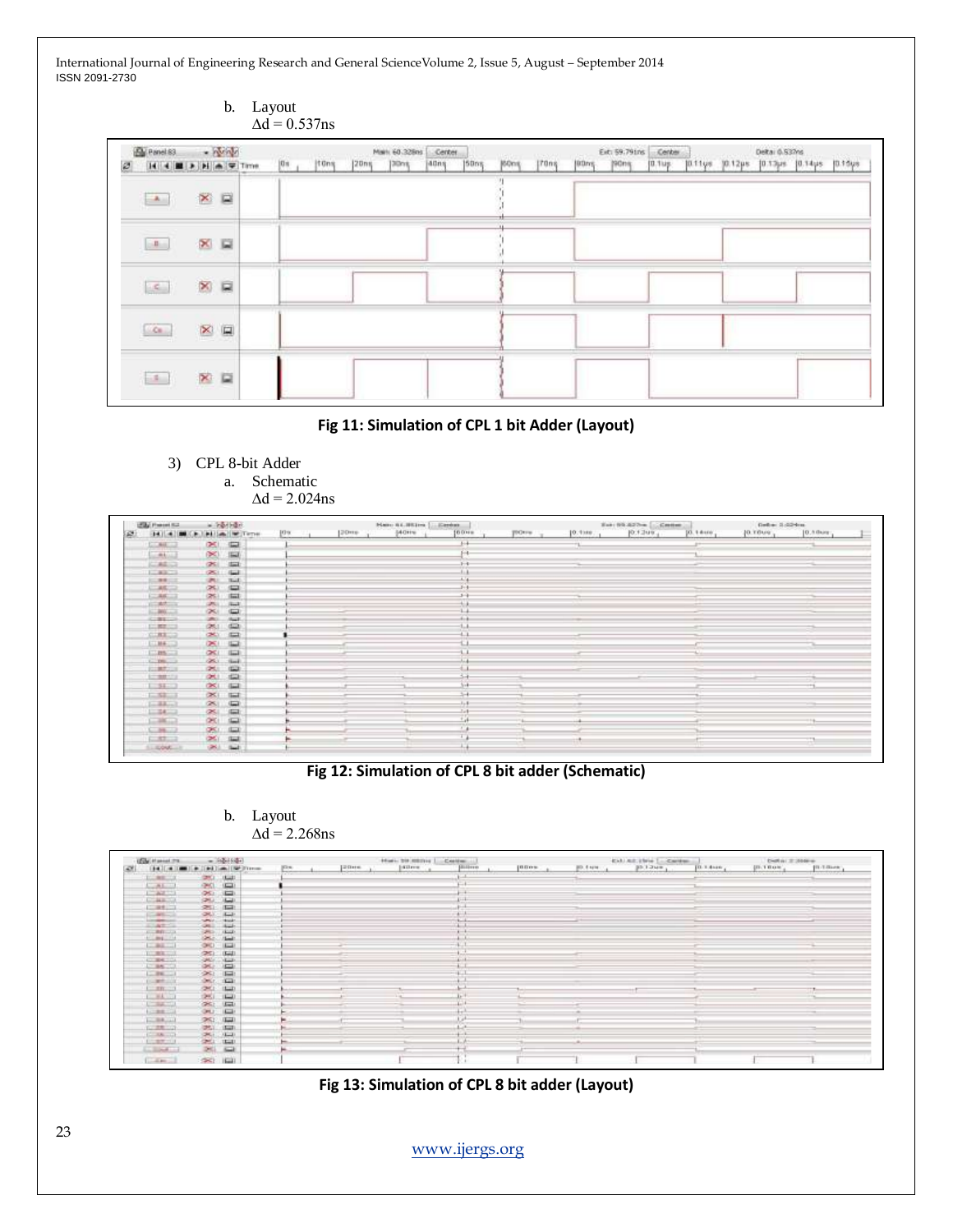# **4. OUTPUT**

#### **TABLE 1: 8 BIT FULL ADDER**

| А | Α<br>$\mathbf{1}$ | Α<br>$\overline{2}$ | $\mathbf{A}$<br>3 | A<br>$\overline{\mathbf{4}}$ | A<br>5       | $\mathbf{A}$<br>6 <sup>1</sup> | A<br>7 | ${\bf B}$<br>$\mathbf 0$ | в<br>$\mathbf 1$ | $\, {\bf B} \,$<br>$\overline{2}$ | ${\bf B}$<br>$\overline{\mathbf{3}}$ | ${\bf B}$<br>$\overline{\mathbf{4}}$ | ${\bf B}$<br>5 | $\bf{B}$<br>6 | $\, {\bf B} \,$<br>$\overline{7}$ | L.<br>$\mathbf{i}$<br>n | S<br>$\mathbf{0}$ | S<br>$\mathbf{1}$ | S<br>$\overline{2}$ | S<br>3 | S<br>$\overline{\mathbf{4}}$ | S<br>5 | S<br>6 <sup>1</sup> | S<br>7       | C<br>$\mathbf o$<br>u<br>t |
|---|-------------------|---------------------|-------------------|------------------------------|--------------|--------------------------------|--------|--------------------------|------------------|-----------------------------------|--------------------------------------|--------------------------------------|----------------|---------------|-----------------------------------|-------------------------|-------------------|-------------------|---------------------|--------|------------------------------|--------|---------------------|--------------|----------------------------|
| 0 | 0                 | 0                   | 0                 | $\mathbf 0$                  | $\mathbf{0}$ | $\mathbf 0$                    | 0      | 0                        | 0                | 0                                 | $\mathbf 0$                          | 0                                    | 0              | 0             | $\mathbf{O}$                      | 0                       | 0                 | 0                 | 0                   | 0      | 0                            | 0      | $\mathbf 0$         | $\mathbf 0$  | 0                          |
|   | 0                 |                     | 0                 | O                            | 0            | Ю                              | 0      |                          |                  |                                   |                                      |                                      |                |               |                                   | O                       |                   |                   |                     |        |                              |        |                     |              |                            |
|   | O                 | 0                   | O                 | O                            | O            | O                              | 0      |                          |                  |                                   |                                      |                                      |                |               |                                   |                         |                   | 0                 | О                   | O      | O                            | Ю      | O                   | $\mathbf{O}$ |                            |
|   |                   |                     |                   |                              |              |                                |        | റ                        | O                | O                                 | O                                    | O                                    | O              | O             | O                                 | Ю                       |                   |                   |                     |        |                              |        |                     |              |                            |
|   |                   |                     |                   |                              |              |                                |        | O                        | O                | O                                 | О                                    | О                                    | O              | O             | O                                 |                         |                   |                   | О                   | O      | O                            | O      | O                   | 0            |                            |
|   |                   | O                   |                   | O                            |              | O                              |        | റ                        |                  | 0                                 |                                      | O                                    |                | $\Omega$      |                                   | O                       |                   | $\Omega$          | 0                   | 0      |                              | O      |                     | റ            |                            |
|   |                   | O                   |                   | O                            |              | O                              |        | O                        |                  | O                                 |                                      | O                                    |                | 0             |                                   |                         |                   |                   |                     | 0      |                              | O      |                     | O            |                            |
|   | O                 |                     | O                 |                              | O            | 1                              | 0      |                          | O                |                                   | 0                                    |                                      | O              |               | O                                 | О                       | 0                 |                   | 0                   |        | 0                            |        | O                   |              | $\Omega$                   |
|   | O                 |                     | O                 |                              | O            | 1                              | О      |                          | O                |                                   | O                                    | 1                                    | O              | 1             | O                                 |                         |                   |                   | O                   |        | O                            |        | O                   | п            | O                          |
|   |                   |                     |                   |                              |              | 1                              |        |                          |                  |                                   |                                      |                                      | 1              |               |                                   |                         |                   |                   | '1                  |        |                              |        | 1                   | T            |                            |

# **5. CONCLUSION**

For full adder cell design, pass-logic circuit is thought to be dissipating minimal power and have smaller area because it uses less number of transistors. Thus, CPL adder is considered to be able to perform better than C-CMOS adder. Based on the SPICE net list generated for all modules were compared and found similarity for both schematic and layout. The same goes for the timing simulation ran using Build-in IRSIM. The delay found for the layout greater than the schematic but still in the acceptable range. Below are tables of delay observed:

#### **TABLE 2: TIME DELAY**

| <b>Modules</b> | <b>Delays</b>    |         |  |  |  |  |  |  |  |  |
|----------------|------------------|---------|--|--|--|--|--|--|--|--|
|                | <b>Schematic</b> | Layout  |  |  |  |  |  |  |  |  |
| 1-bit CMOS     | 0.536ns          | 0.893ns |  |  |  |  |  |  |  |  |
| Adder          |                  |         |  |  |  |  |  |  |  |  |
| 1-bit CPL      | 0.179ns          | 0.537ns |  |  |  |  |  |  |  |  |
| Adder          |                  |         |  |  |  |  |  |  |  |  |